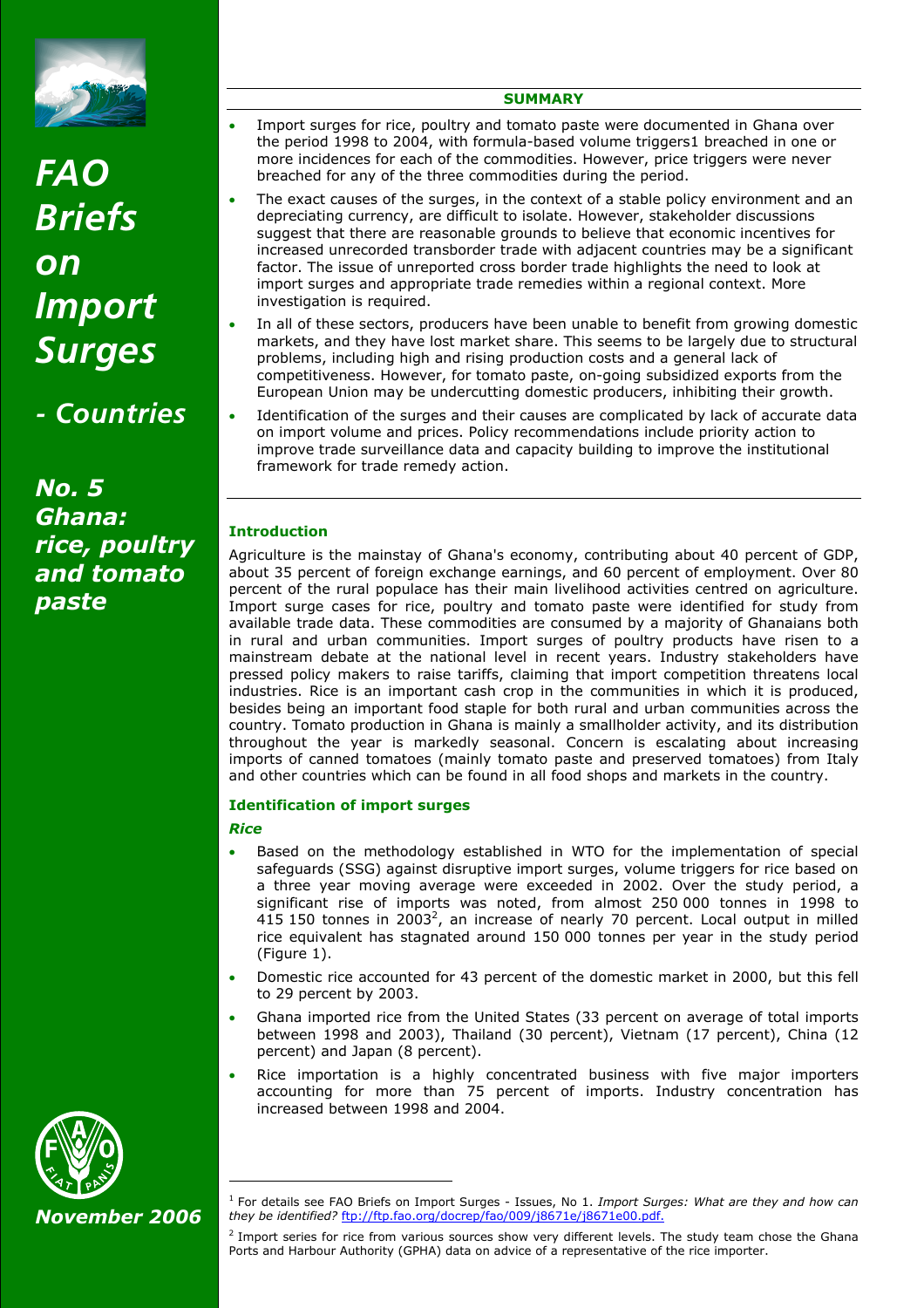



*Source*: Statistics and Research Department (SRID) of Ministry of Food and Agriculture (MOFA), Ghana Ports and Harbour Authorities (GPHA)

- Based on volume triggers under SSG methodology, import surges occurred in 2001 while based on a 30 percent deviation from a three year moving average, they occurred also in 2002 and 2003.
- National poultry inventories according to Ministry of Food and Agriculture (MOFA) figures shows a 52 percent increase, from 17 million to 26 million birds over the same period, while meat production increased by 66 percent from 13 000 tonnes to 21 000 tonnes. (Figure 2).





*Source*: SRID (MOFA), Ministry of Trade and Industry (MOTI), CEPS.

Stakeholders in the poultry industry, however, expressed concern that MOFA figures are highly inflated, thus underestimate the impact of imports on markets. Lack of reliable data on production makes the use of market share as an injury indicator problematic.

## *Tomato paste*

- Tomato paste can be considered a "likeproduct" to other tomato products, including canned and fresh tomatoes. Its importation can have direct impact throughout the tomato sector.
- Data indicate that tomato paste imports stagnated during most of the 1990s, but started to rise from 1998. Imports increased from 3 300 tonnes in 1998 to 24 740 tonnes in 2003, an increase of 650 percent. The identification of import surges based on deviations from a three year moving average show that trigger volumes were breached in

2000 and 2002. Trigger volumes, as calculated under SSG methodology, were exceeded in 2000, 2001, 2002 and 2003.

- The market share of local tomatoes has fallen from 92 percent to 57 percent during the study period.
- Major exporters of tomato paste to Ghana from 1999 to 2003 have been Italy (36 percent), China (16 percent), USA (8 percent), Spain (7 percent), Turkey (7 percent), Greece (6 percent), Portugal (5 percent), and Chile (5 percent). Exports from Italy are supported by EU export refunds of 45€/tonne in 2001 (about 10 percent of wholesale prices of tomato products during the period). Export refunds maintain low import prices which may maintain prices below production costs, thus inhibiting the ability of domestic producers to respond to market growth.
- Growth in local fresh tomato production fell from 215 000 tonnes to 200 000 tonnes during the review period. However production data in Ghana is poor as data published by MOFA appears to be estimates only since 2000 (Figure 3).

#### **Figure 3. Ghana tomato production and tomato paste imports**



 *Source*: MOTI and MOFA.

• Domestic tomato paste production was reinitiated in 2004 when the Wenchi Tomato Factory (one of three such factories that have been closed and placed under divestiture) reopened. Many factories were closed as a result of structural reforms of the late 1980s.

## **Reasons for the surges**

Potential causes of import surges are diverse. They could be induced by changes in the exchange rate and other macroeconomic shocks, subsidized production and exports in major exporters and international price movements due to global supply and demand factors. Domestic factors include policy shifts (i.e., changes in tariffs, subsidies or regulations), changing input and production costs, sudden shifts in consumption (income, tastes) or sudden production shortfalls.

## **External**

## *External environment, international price developments and exchange rates*

A review of potential external factors which could prompt import surges shows no clear and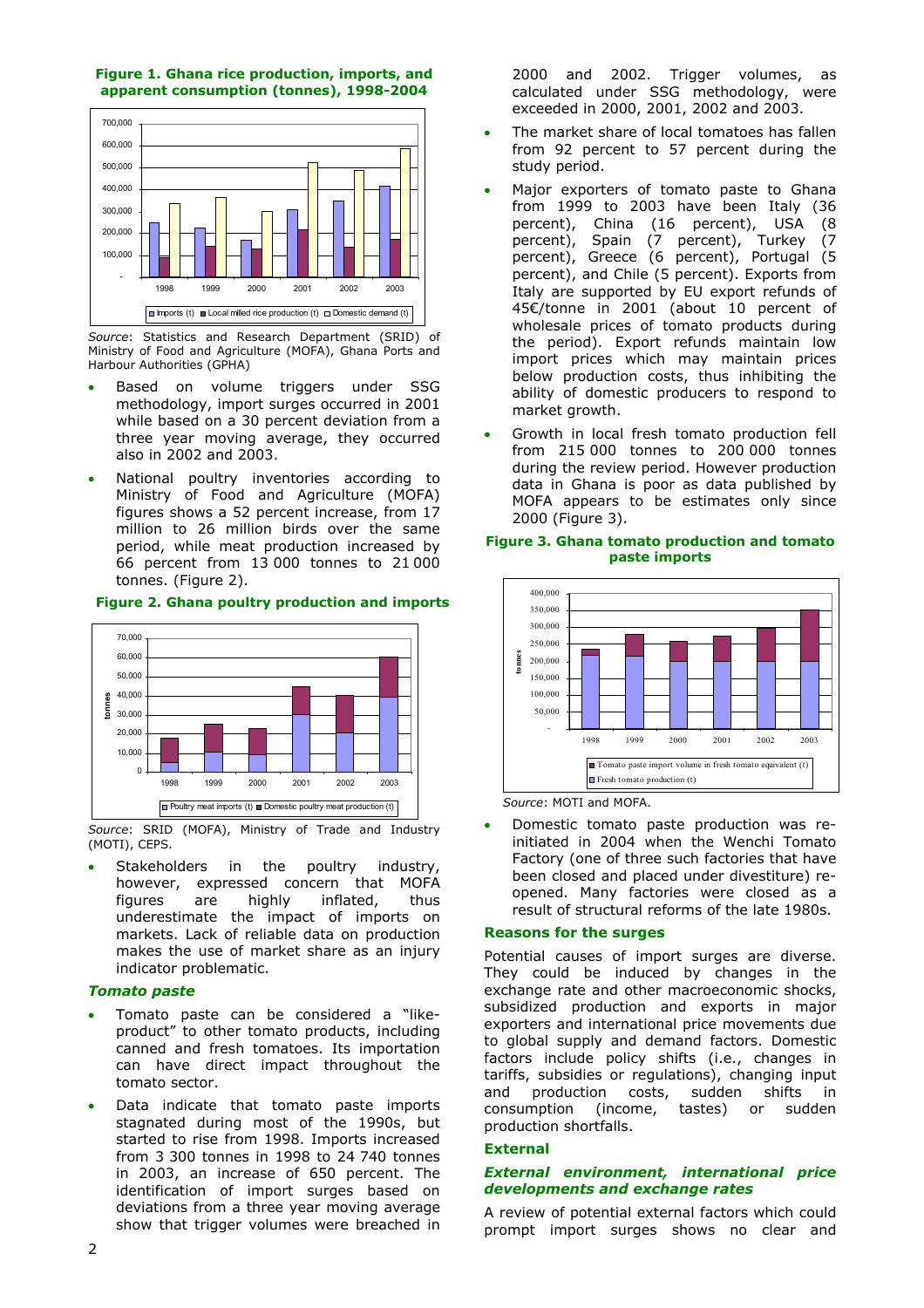obvious causes. Price developments for the three commodities concerned, with the exception of rice, showed no sudden declines over the period 1995 to 2004. World market reference rice prices (white rice, milled 5 percent broken, FOB Bangkok, Source: IMF) dropped in 2000-002, likely in response to policy decisions in India which led to a sudden release of rice stocks onto global markets. International prices fell until 2001 but picked up slightly between 2001 and 2003. The Ghana exchange rate, in real terms, devalued almost 100 percent in 1999, but thereafter appreciated modestly; if anything, this event should have discouraged import demand for these products.

## *External shocks*

One possible cause for increased imports could be the political instability in neighbouring Côte d'Ivoire. It is speculated that this led to increased imports into Ghana via the ports of Tema and Takoradi for subsequent tranship-ment. However, these imports are not reported as re-exports. Statistics show a definite increase in imports and transit trade (GPHA). However, this hypothesis requires further investigation.

## **Internal**

## *Trade policy*

There have been no trade policy shifts over the period, with all applied tariffs remaining at the 20 percent level for the study period, except for poultry. Producer pressure led to an additional 20 percent levy on poultry cuts from 1999 to 2001. This levy was removed due to conflict with ECOWAS obligations, but it limited imports during that period. Its removal would have increased incentives to expand imports. Other policy changes related to deregulation of Ghana's agricultural markets were essentially undertaken in the mid-1980s and early 1990s, preceding the study period.

#### *Domestic production costs*

While there is little data available on local production costs, stakeholders were concerned by eroding competitiveness in the context of high and rising input costs. There is some evidence that production and input costs are well above international levels. For example, broiler production costs in 2005 were US\$4.09 per bird (around 1.5 kg) or US\$2.70 per kg liveweight with feed costs making up 40 percent of the total costs (MOFA). Local sales prices were quoted at US\$ 5.50 per bird (US\$2.50 per kg live) (MOFA), well above the price of imported broiler cuts. Major suppliers of chicken products, such as the US and Brazil, show costs of US\$0.52 and US\$0.55 per kg liveweight respectively (The World Poultry Industry, IFC Global Agribusiness Series, 1995).

Nominal maize prices in US\$ terms in Ghana have fluctuated between US\$151 per tonne and US\$256 per tonne. In real terms, no significant increase of maize prices has been observed. This compares with prices in the United States ranging between US\$72 and 100 per tonne over the period. While Ghana definitely shows higher

maize prices than the United States, no trend is evident that would explain the sudden import surges observed during the study period.

A similar picture arises when looking at production costs of rice. Between 2002 and 2004 domestic costs have on average been 140 percent higher than farmgate prices in Thailand.

## *Changes in demand*

From the demand side, Ghana's real GDP has been increasing on average in the 4 to 6 percent range annually. Along with population growth in the 2 percent range, and on-going shifts in consumption patterns, in particular toward increased poultry and tomato paste consumption, demand factors may have played an important role in causing higher imports. These latter products have been shown to have a high income elasticity of demand. For example, the increasing use of poultry parts in new cooking techniques and fast food outlets, increasing rural-urban migration, and higher tourism may have induced higher demand in urban areas, and rising imports.

#### *Changing consumer preferences*

Changing consumer preferences towards imported goods are reported as they are perceived to be of higher quality compared with domestically produced goods. The low production base for all the commodities studied has also contributed to higher import rates. Furthermore, compared to maize which is the country's major cereal staple (with annual per capita consumption about 40 kg), rice exhibits a high income elasticity of demand which would appear to be rising. Rice consumption per capita has increased by more than 35 percent over the last ten years mainly due to rapid urbanization and changes in food consumption patterns. These, combined with stagnant production and poorly organized markets for local rice, may help account for the significantly higher imports experienced in recent years. However, it is doubtful that these factors alone would have been responsible for such increases in recorded imports and consumption.

## **Evidence of injury**

There is little quantitative data available to measure the extent of injury caused by the observed import surges. This follows largely from the lack of impact indicated on domestic market prices as real prices have remained flat. There is quantitative evidence of import surges of the selected commodities but the key injury indicator, prices, has been increasing in nominal terms. Consequentially, it is difficult to clearly identify injury to the sector.

What appears to be of greater concern is that producers in Ghana have not benefited from rapid increases in the growth of the domestic market, particularly rice and poultry. Implied injury can be identified through discussions with stakeholders (see below); however, it is not clear whether the injury can be directly attributed to imports or other factors, such as eroding competitiveness.